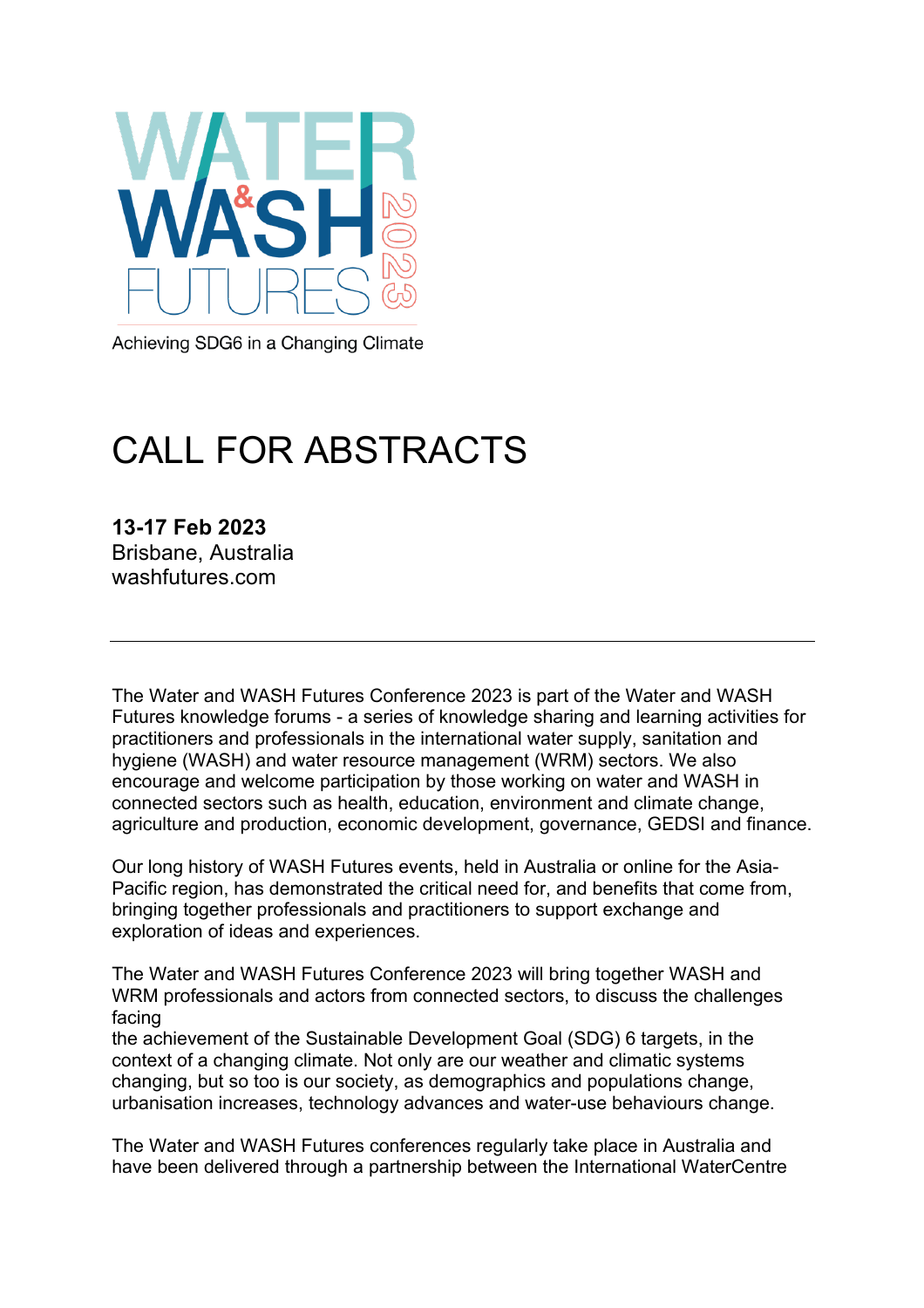(IWC) at Griffith University and the Australian Department of Foreign Affairs and Trade (DFAT).

## **Key features of the conference**

- Held in Brisbane, Australia: 13–17 February, 2023
- 2 days conference including 4 plenaries with keynotes and panels
- 3 days of one-day training and workshops
- Early Career Professionals program
- Poster exhibition and session
- Trade exhibition
- 400-500 delegates from more than 30 countries

## **WaWF 2023 Conference theme: Achieving SDG6 in a Changing Climate**

In 2015 world leaders committed to ensuring **availability and sustainable management of water and sanitation for all – Sustainable Development Goal 6**. The targets defined for the goal seek to improve equitable access to water supplies, sanitation and hygiene (SDG targets 6.1 and 6.2). But they also emphasise the use of integrated water management principles and approaches to connect WASH with water resources management (WRM), supporting targets SDG6.1 and 6.2, but also leading to improved environmental water quality, reduced water scarcity, and restored and protected water-related ecosystems (SDG targets 6.3-6.6).

#### **Whilst SDG6 is laudably ambitious, its success is challenged by climate**

**change.** Water-related natural disasters are increasing in frequency and intensity, with flood events damaging water and sanitation infrastructure, sea level rise contaminating freshwater

resources, bush fires contaminating water sources, and droughts causing water scarcity for households and industry.

On top of this, other changes to our environment and society, such as population and cultural changes, combine with climate change to create very complex challenges for water management and WASH.

In March 2023, the world will again convene at the UN 2023 Water conference. The vision of the conference is, "Our watershed moment: uniting the world for water". A key message of that conference is that water is cross-sectoral and that partnerships between different water-users is critical, not only for the achievement of SDG6, but because water supports the achievement of many SDGs. Water has linkages with climate, energy, cities, the environment, food security, poverty, gender equality and health, amongst others.

Growing inequalities in WASH access adds further complexity and exacerbate existing vulnerabilities experienced by women, people with disabilities and other disadvantaged or marginalised people. These marginalised populations are forced to cope with a raft of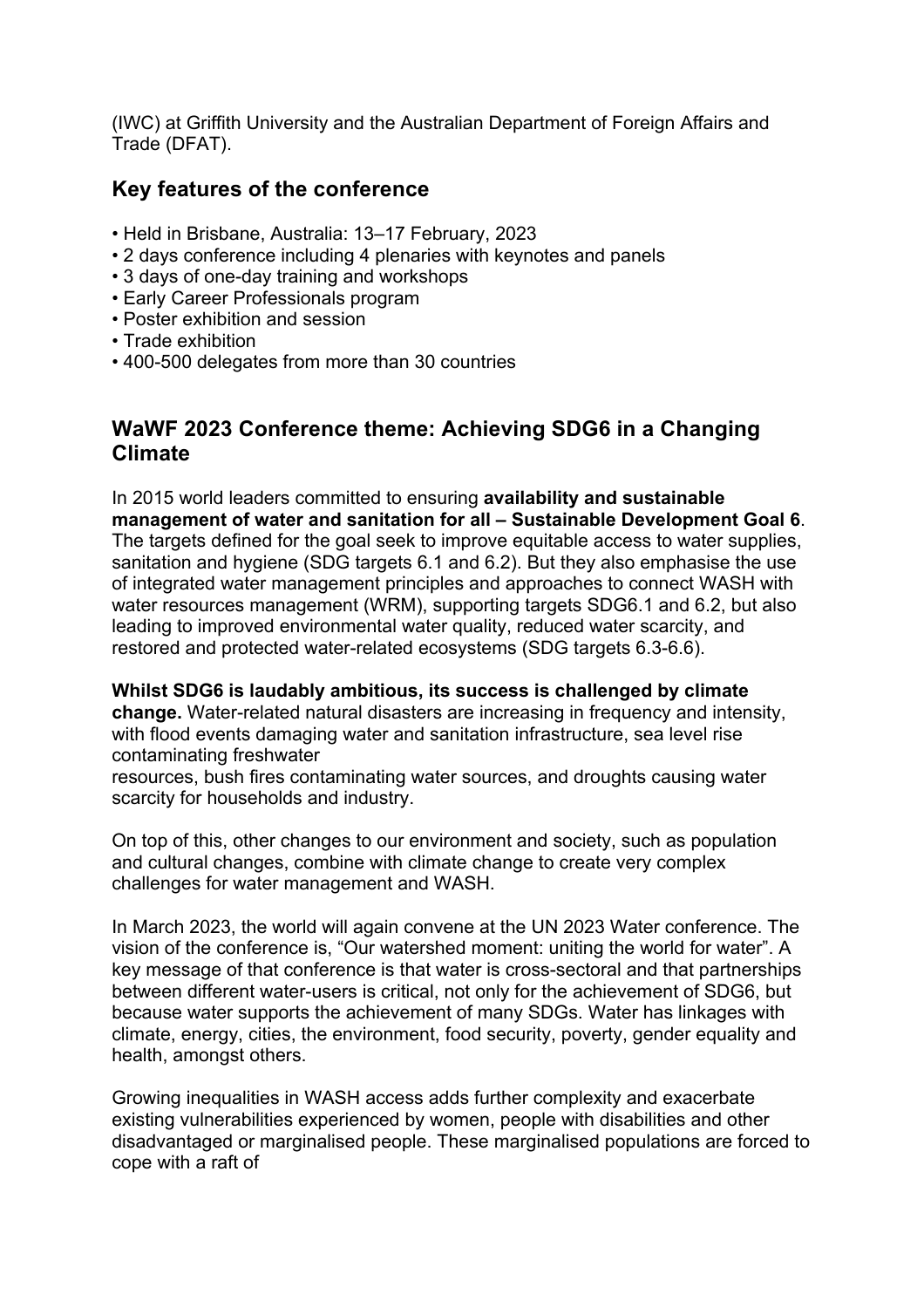impacts from climate change affecting many aspects of their lives, despite having lowered adaptive capacity because of gendered and social inequalities. **Transformative approaches are required to address fundamental factors driving social inequalities in WASH and WRM.**

Water supply services, from catchment to distribution to consumer to waste and reuse, and with linkages to sanitation and hygiene, must be designed to anticipate and withstand growing threats, address inequalities and continue to meet minimum standards over time. And, they must achieve this in the context of competing for water use with major water users and environmental needs, from increasingly scarce water resources.

#### **Success in achieving and sustaining SDG6 will depend on the use of integrated, inclusive and transformative approaches to WASH and water resources management.**

The **Water and WASH Futures Conference 2023** will build awareness of the imperative climate change brings to better linking WASH and WRM and will explore the common ground and practical linkages between the two sectors. **We call on practitioners and professionals to forge new approaches to working together, including in partnership with stakeholders and organisations from many other sectors, in pursuit of sustainable water and sanitation for all.** 

The conference themes have been designed to maximise opportunities for shared learning between practitioners, to spark debate and inspire action, and to **contribute to improved knowledge and action for WASH and WRM in a changing climate in the Asia-Pacific.**

**The WaWF 2023 Conference Committee is now calling for abstracts for:**

- Conference oral presentations (days 1-2)
- Conference poster presentations (days 1-5)
- Training and workshop sessions (days 3-5)

## **Themes of the conference**

A conference program of oral presentations organised into specific thematic sessions will be developed based upon the abstracts accepted. Submitted abstracts must align with one or more of the following 6 themes. Note that abstracts may align with more than one numbered theme, and do not necessarily need to align with a specific topic listed under each theme.

The six priority themes are:

- 1. Tackling local water security and scarcity
- 2. Climate-resilient WASH in practice
- 3. Mitigating climate change through WASH and WRM
- 4. Improving hygiene practices in a climate-stressed and COVID19 world
- 5. GEDSI from inclusion to transformation in water management and WASH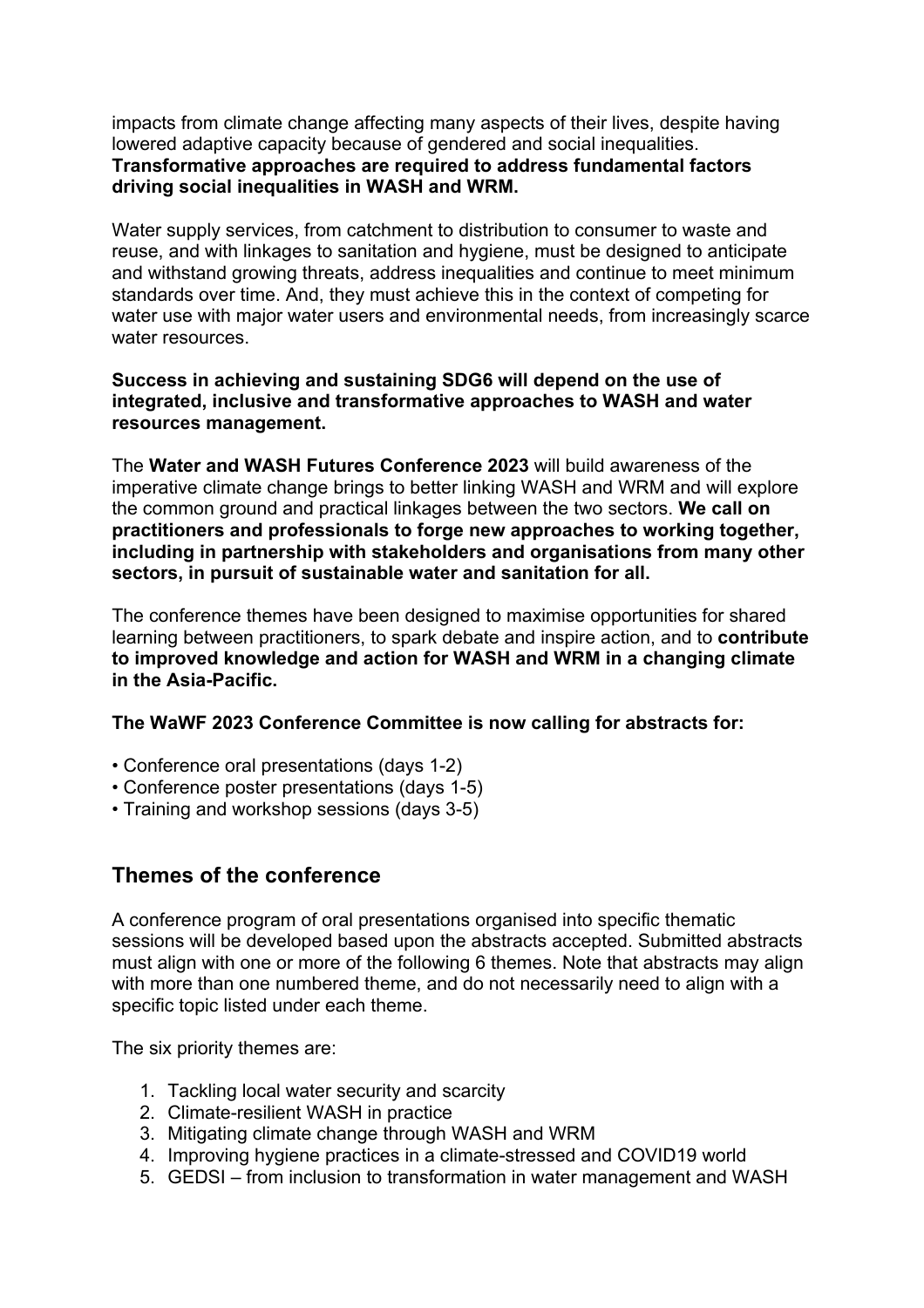6. Strengthening WRM and WASH enabling environments for resilient services and integrated approaches.

To promote sharing and learning that is most useful to delegates, the conference is particularly interested to receive abstracts that address one of the six conference themes, as well also address the following cross-cutting issues:

- a. Practical integration of WASH and WRM
- b. Sustainability and scale (as key requirements for resilience)
- c. Community engagement, roles and behaviours
- d. Equality and social inclusion of marginalised people (such as people with disabilities, sexual and gender minorities, ethnic and religious minorities, people living in extreme poverty, or any other people marginalised by society).

#### **1. Tackling local water security and scarcity**

SDG6 sets clear targets for the world to manage water resources efficiently, meeting water demands for people, environment and production. Often those demands are competing and being able to balance them is an essential element of successful water management. There is a growing urgency to collaborate across sustainable water management and WASH as the frequency, severity and unpredictability of droughts, floods and other natural disasters increases with climate change, as does the risk of social conflicts. This is causing significant short- and long-term impacts to water local water security – particularly in terms of the availability and delivery of sufficient quantities of water with sufficient qualities to sustain livelihoods, well-being, and socio-economic development, and to protect against water-related disasters in a climate.

As more complex, inter-dependent challenges arise, so do new windows of opportunity to explore integrated approaches and innovative solutions. At the local level, where many water users are also water supply and resource managers, leveraging existing knowledge and participation are fundamental to sustaining local water security with peace and political stability, and in the face of climate change with its localised effects. But without connection to the management of land and water issues affecting whole water cycles and catchment, these critical local efforts can be undermined.

- Water cooperation with major water users such as agriculture to ensure water security for all - managing competing needs for shared resources and addressing power asymmetries
- Linking local-level water and sanitation planning with larger-level water resources and catchment management and catchment to improve local water security, including examples from Pacific Island Countries
- Managing local water supplies in the face of water scarcity: drought management, supply continuity planning, business continuity planning, water-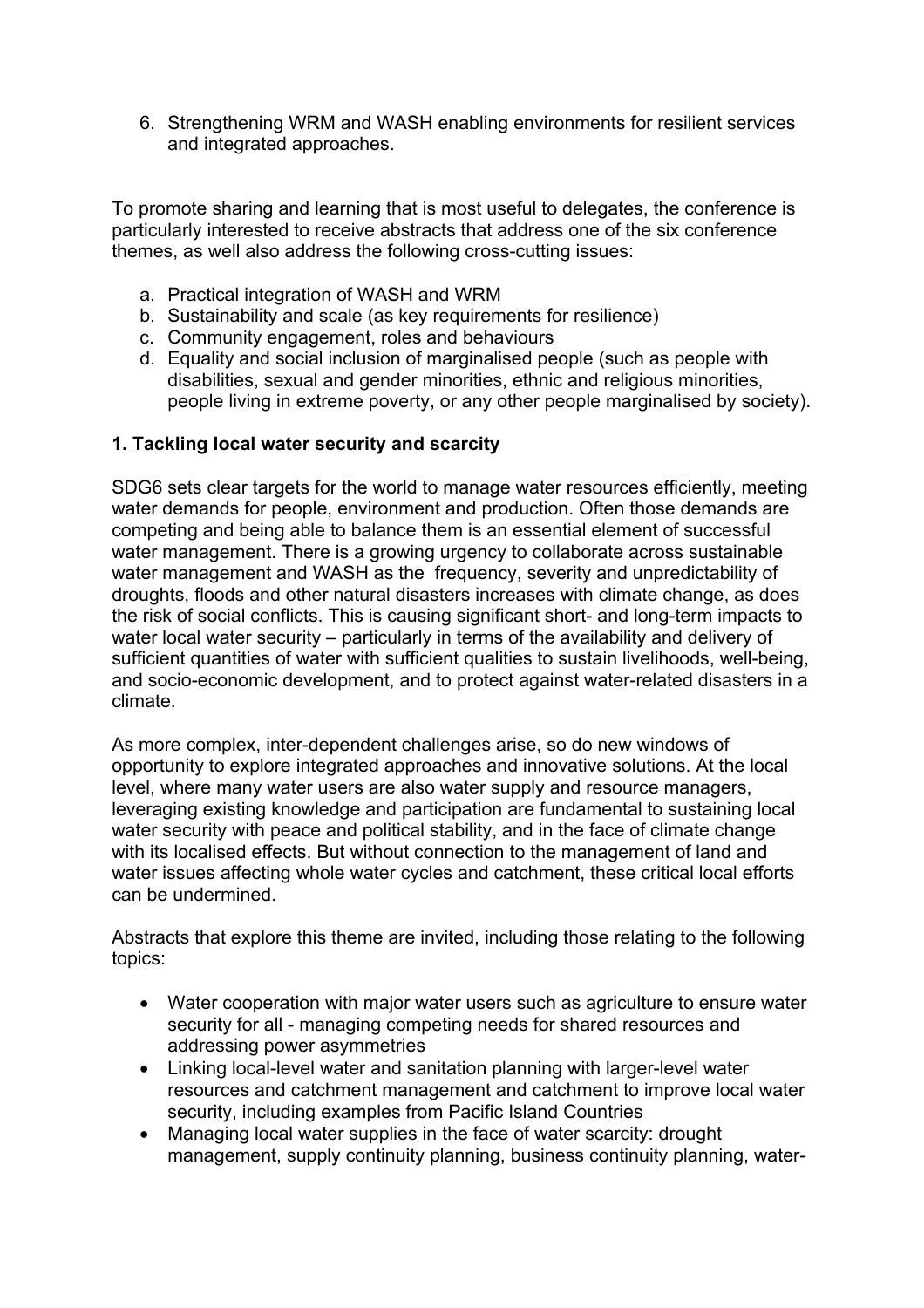use efficiencies, water conservation behaviours, and considering water-based links with sanitation and hygiene

- Water sensitive urban design, nature-based water management, integrated water management, water recycling and the circular economy in WASH and WRM
- Multi-scale and multi-utility decentralised and distributed water and sanitation systems as approaches to improving water security
- Access and use of climate information to support WASH service delivery by water resource and WASH managers (regardless of their scale of operation and jurisdiction)
- Addressing social exclusion in governance and management of water and WASH
- Community-based water management (e.g. sustainability of committees, addressing social conflict and other structural factors, engagement of youth in water leadership).

#### **2. Climate-resilient WASH in practice**

A range of climate-adaptation measures to WASH services are already being successfully implemented. Many of these seek to ensure the benefits are universal and socially inclusive, and are finding ways to manage with the high uncertainty about the nature of specific climatic changes. Sharing of lessons amongst WASH programmers and practitioners is needed given the urgency to adapt WASH systems for climate change, and timely given there are lessons emerging from progress already made to achieve this.

Whilst this a significant achievement and will deliver benefits for many people and communities, the scale and nature of WASH adaptations are currently insufficient to adequately respond to the growing challenges of climate change - they are incremental rather than transformative. Further exacerbating this incremental change is the inequalities in adaptation progress that is emerging: the largest adaptation gaps exist among lower income population groups, who often have a lower capacity to cope with climate impacts and a higher exposure to climate hazards. A shift to transformative WASH adaptations to climate change is required if universal WASH adaptation is to be achieved. This means there is a clear need for WASH policies and practices that support transformation - that is, address underlying social and political aspects that are driving inequitable, short-term, unsustainable and smallscale WASH adaptation.

- Climate-resilient WASH practices, policies and services, especially examples at scale, in rural and urban areas, informal settlements, challenging environments, schools and healthcare facilities
- Collaboration between WASH and other sectors (particularly WRM, health, and/or food), and/or other groups such as Rights Holder Organisations (RHOs) on implementing climate change adaptations, especially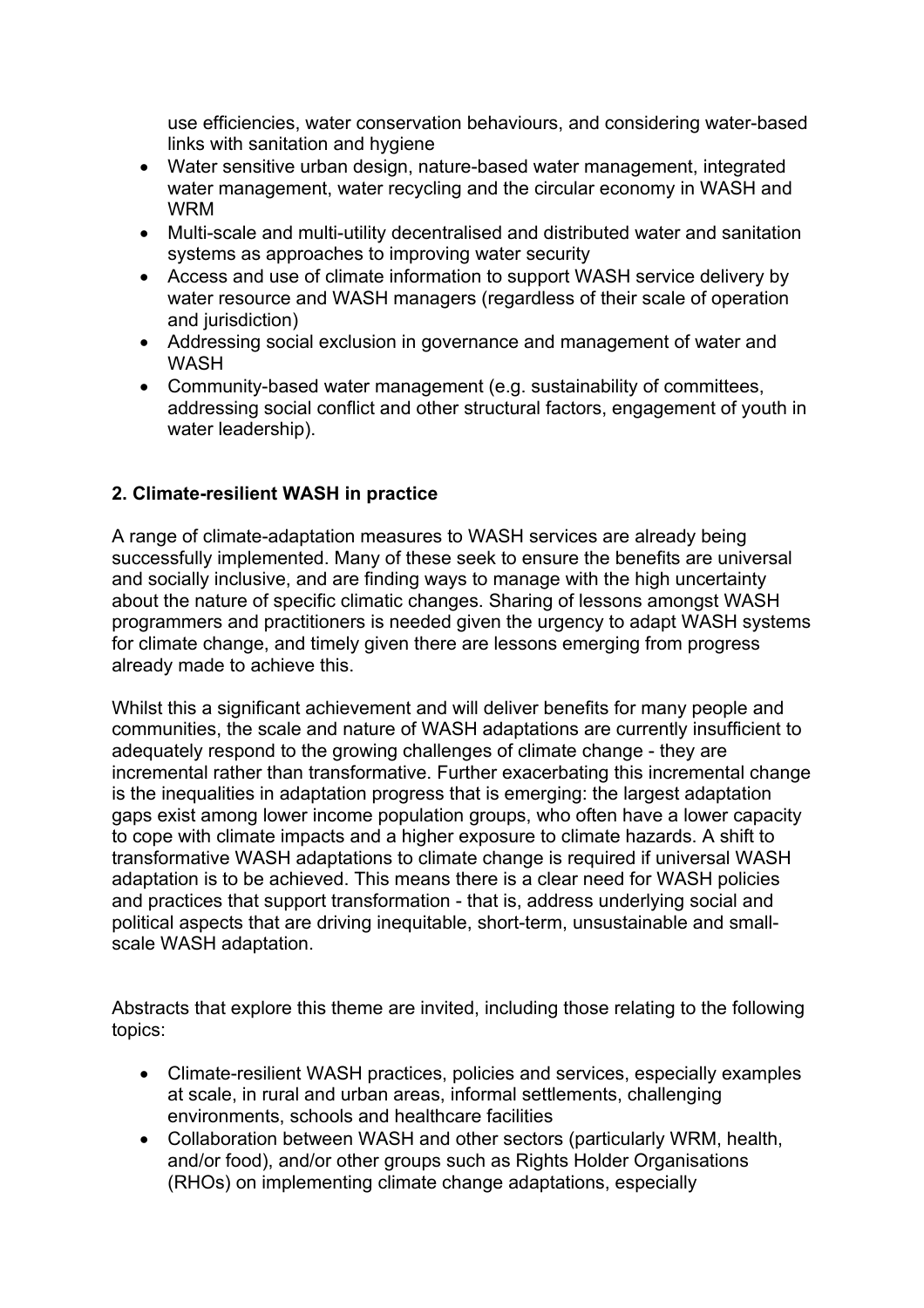transformative WASH adaptations, to strengthen WASH resilience alongside gender and social inclusion, livelihoods and economic development, education, and other societal needs

- Behaviour change approaches that support climate resilient WASH outcomes, at any level of setting (e.g. individuals, households, communities, schools, healthcare facilities, mass populations)
- Integration of climate resilient WASH with disaster risk reduction, particularly examples from the Pacific Islands where this is well-developed
- Practice and policies that support transformative WASH adaptations, addressing political and societal economies of WASH as well as longer-term risks of climate change
- Nature-based solutions/approaches to strengthening WASH resilience, especially to climate change.

#### **3. Mitigating climate change through WASH and WRM**

Climate change mitigation is at the forefront of efforts to maintain global warming at or below 1.5°C, the scenario outlined by the Intergovernmental Panel on Climate Change (IPCC) as required to avoid significant risks to natural and human systems, and water has a key role to play in these efforts. Water resource management and WASH services will be a critical feature of our transition to net-zero climate emissions because global water use, storage and distribution, together with the lack of wastewater treatment, contribute 10% of global greenhouse gas emissions. Netzero water resources and WASH should be considered a minimum, and technologies and processes need to be further explored to achieve net negative emissions. In addition, future financing of sustainable development, including development of water resources and WASH systems, will increasingly require these sectors to demonstrate clear and achievable pathways to net-zero climate emissions; failing to address this requirement may significantly reduce financing for sustainable development.

Although there are positive efforts toward climate mitigation, net-zero emissions and renewable energy by many water utilities in higher income countries, we need to progress similar commitments in low-middle income countries. Most WASH policy and practice to date has focused on climate adaptation, as described above, and there is important work for those involved in WRM and WASH to determine, communicate and act on the ways WASH and WRM mitigate and slow the rate of climate change.

- The need and role of WASH and water resource management sectors in contributing to climate mitigation
- Policies and practices for WASH and water resource management to achieve net-zero climate emissions, from local community-based solutions to citywide, catchment or country level actions to reduce and/or offset emissions and increase carbon storage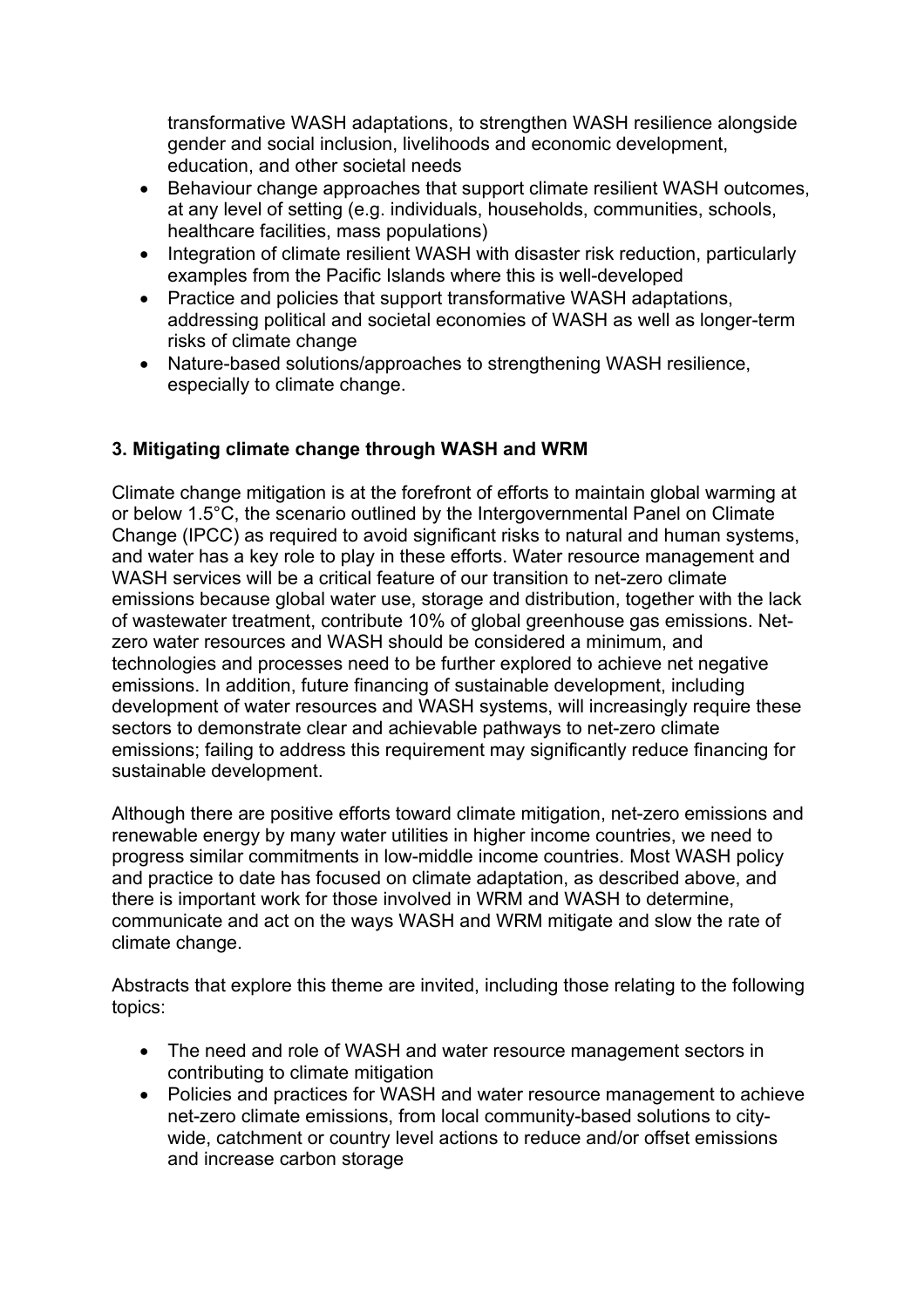- Low-emission WASH infrastructure solutions and services that reduce energy consumption and environmental impact
- Climate-supportive behaviours, such as reducing contaminant runoff, reducing water use, wastewater reuse, recycling, protecting wetlands and water sources
- Applying circular economies to water resource management and WASH, to support restoration and regeneration over the long-term
- Linking water sector policy reform, including regulating climate emissions and restricting financing options, to actions plans and commitments to climate change
- Applying nature-based solutions and approaches to WASH and water management for climate mitigation outcomes
- Analysis of water resources and WASH carbon footprints, including emissions from different types of WASH services and systems
- Influencing and advocacy efforts for climate change mitigation, for example, engagement in national policy and planning and including climate change in training and capacity building
- Cross-sectoral partnerships, beyond water resources and WASH, supporting integrated approaches to climate mitigation.

#### **4. Improving hygiene practices in a climate-stressed and COVID-19 world**

The ongoing COVID-19 pandemic emphasised the critical role of safe personal hygiene, especially hand hygiene, as an essential preventative health intervention for mitigating some of the impacts of infectious diseases. It also highlighted the ongoing inequities in access to hygiene services, the need for longer-term responses and the increased pressure placed on health services. With the increasing impacts of climate change, natural disasters and water security challenges influencing people's attitudes and access to water used for hygiene, these issues will be compounded.

WASH actors in the full range of WASH settings, from health facilities and schools to public places, communities and cities, will need to be able to sustain safe hygiene practices during these emerging challenges and crises. This means promoting and sustaining handwashing and personal hygiene and sanitation practices, as well as water hygiene practices required for safe water consumption.

This session will focus on sharing lessons and evidence from recent experience to inform future responses towards ensuring hygiene services and behaviours that are resilient, adaptive, safe and inclusive in a climate-stressed world.

- Promoting good handwashing behaviour or safe drinking water practices at scale Improving hygiene practices and infection prevention and control in health care facilities
- Improving WASH behaviours and learning safe hygiene practices in schools and public places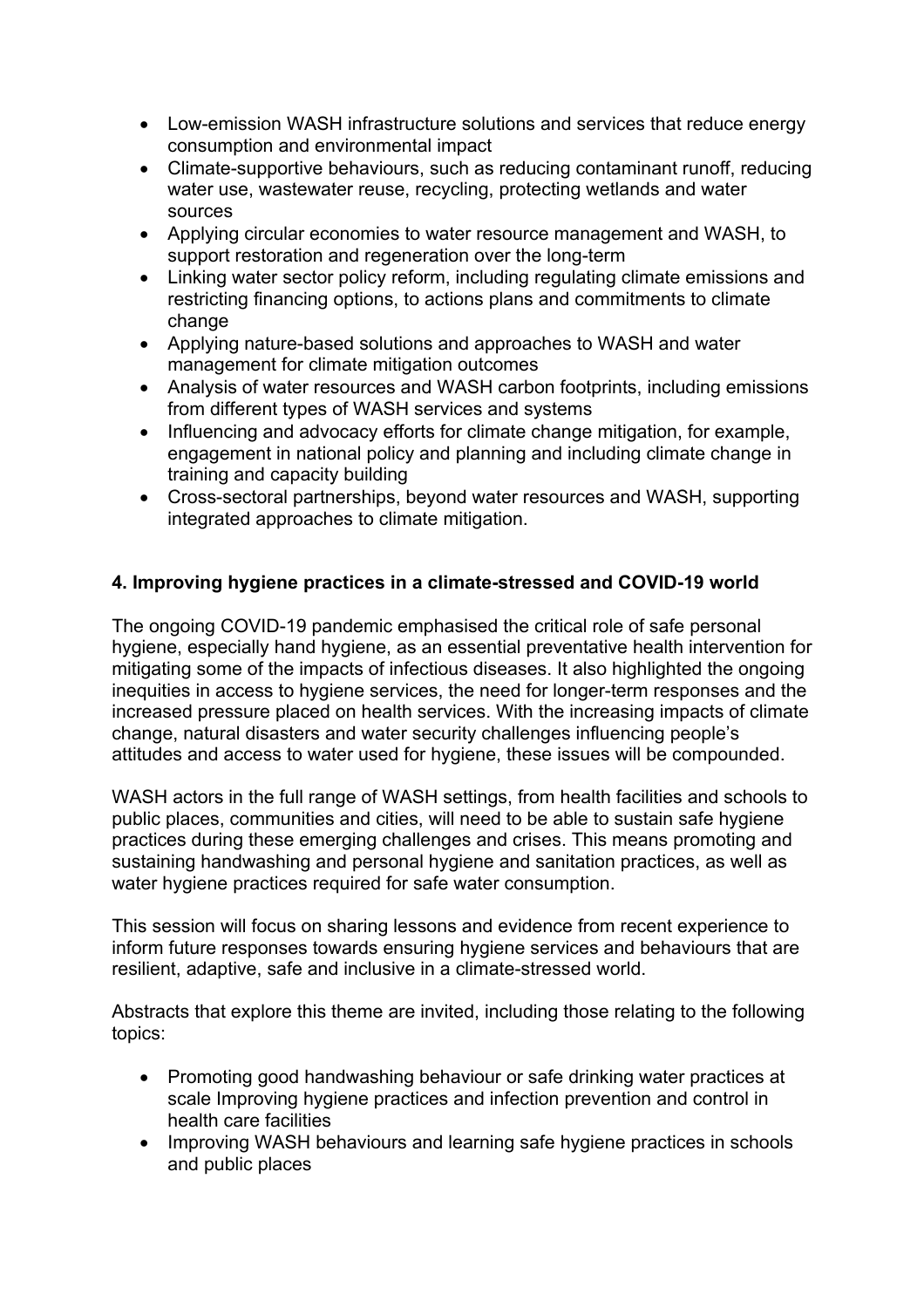- Delivering hygiene messages that promote lasting behaviour change during emergencies and in increasingly water-stressed environments
- Identifying underlying norms that contribute to ineffective and unsustainable hygiene behaviours
- Developing strategies to shift harmful gender and social norms that contribute to inequalities relating to hygiene (for example, leveraging rather than challenging norms in hygiene behaviour change campaigns).

Evidence of changed behaviours and practices associated with supported responses in the context of rapid or slow onset disaster settings will be particularly encouraged. The session

may be used to inform a workshop focused on understanding the implications for future interventions that seek to improve hygiene practices and handwashing behaviour to build resilience to future health and climate related threats.

#### **5. GEDSI – from inclusion to transformation in water management and WASH**

This theme will explore the importance of gender equality, disability and social inclusion (GEDSI) in WRM and WASH, both in terms of meeting the WASH needs of everyone all the time, but also in terms of managing and governing these systems. The twin focus on "leaving no-one behind" and "empowerment of women and marginalised populations" are both interdependent and central to achieving the SDGs. Climate change, together with parallel societal and demographic changes, will further exacerbate inequalities, making our attention to GEDSI even more timecritical.

However, if we are to ensure sustainable and equitable outcomes in WRM and WASH, we must go beyond just inclusion in WASH and WRM activities and services, and seek to be transformative in our approaches. This requires addressing fundamental barriers to social inclusion. As WASH and WRM practitioners, we must identify what these transformative approaches look like in a changing climate.

- Approaches to understanding marginalisation and supporting empowerment and engagement of populations with different identities to build more climate resilient communities
- Inclusive partnership models for example those working with rights-holder organisations, local networks, coalitions, think tanks etc.
- Supporting transformative change, building diversity, equity, gender equality and inclusion into systems and structures, fostering inclusive leadership and addressing structural and systemic bias
- Servicing typically marginalised communities and addressing inequalities within, including but not limited to informal settlements, slums, ethnic groups, remote communities, female-headed households, low-income households, people with disabilities, sexual and gender minorities while acknowledging intersectionality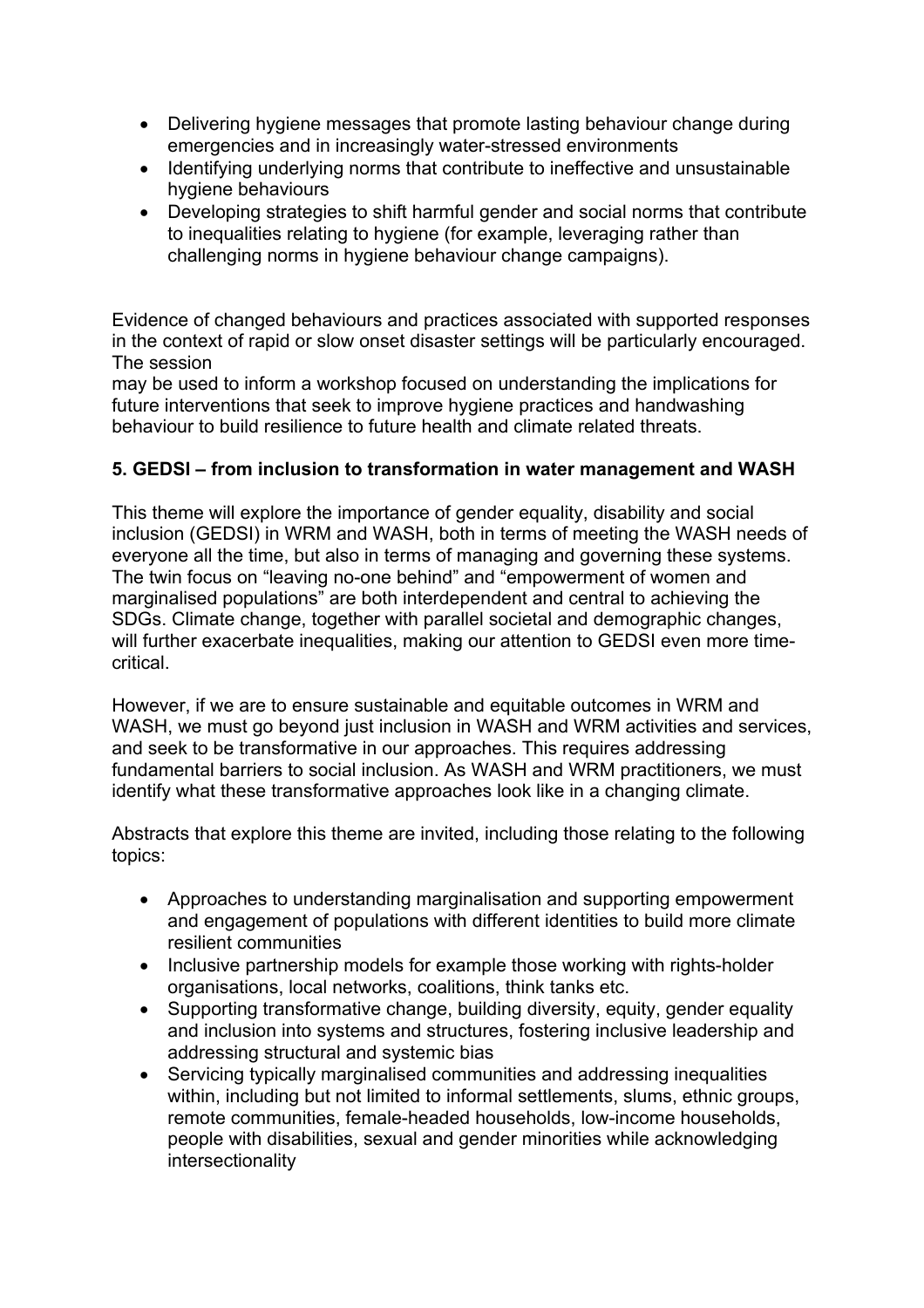- Approaches to improving menstrual health and hygiene, including addressing unhelpful societal and gender norms
- Tools for inclusive engagement and transformative approaches to address WASH, WRM and climate change related challenges which draw on local and indigenous knowledge, experience and expertise
- Implementing 'do no harm' approaches, such as addressing backlash, gender-based violence and stigma, including monitoring and mitigating unintended consequences
- Measuring changes in gender equality and power dynamics (including both improvements and backslides)
- Supporting equitable and inclusive workforces in WASH and WRM
- Strengthening data, evidence, knowledge, technologies, investment, and policies for delivering inclusive water and WASH services and impacts.

#### **6. Strengthening WRM and WASH enabling environments for integrated approaches and resilient services**

Improving the resilience of water resource and WASH management and services requires engaging with the human and governance systems behind decision-making and resource allocation. Progressing net-zero approaches to water resources and WASH requires human and governance systems that extend well-beyond these sectors. Achieving the ambitions – of resilient and climate-mitigating water and WASH systems will require enabling environments to embrace a systems view.

A systems perspective helps us to recognise that the water resources and WASH enabling environment need to work effectively as a whole system and is only as strong as its weakest component. A strong enabling system provides the legal, organisational, fiscal, informational, political and cultural contexts to make 'good' decisions. Such a system would include clear institutional arrangements, legal and regulatory frameworks, inclusive stakeholder engagement, be supportive of innovation, and require transparency and accountability. It should connect across and between scales, from local to international, and across institutional siloes.

A systems perspective also emphasizes water's interconnections and interdependencies with many other sectors. Water-related institutions and actors must seek collaborations with other sectors – this too requires capacities, political and cultural contexts that enable such cross-sectoral action and learning of lessons. We must strengthen various aspects of WRM and WASH governance and enabling environments to ensure sound and inclusive water governance that respects and builds on social and environmental capital.

- Governance planning and engagement for reforms to achieve climateresilient water resource and WASH
- Overcoming structural challenges limiting the enabling environment for improved climate-resilient water and WASH systems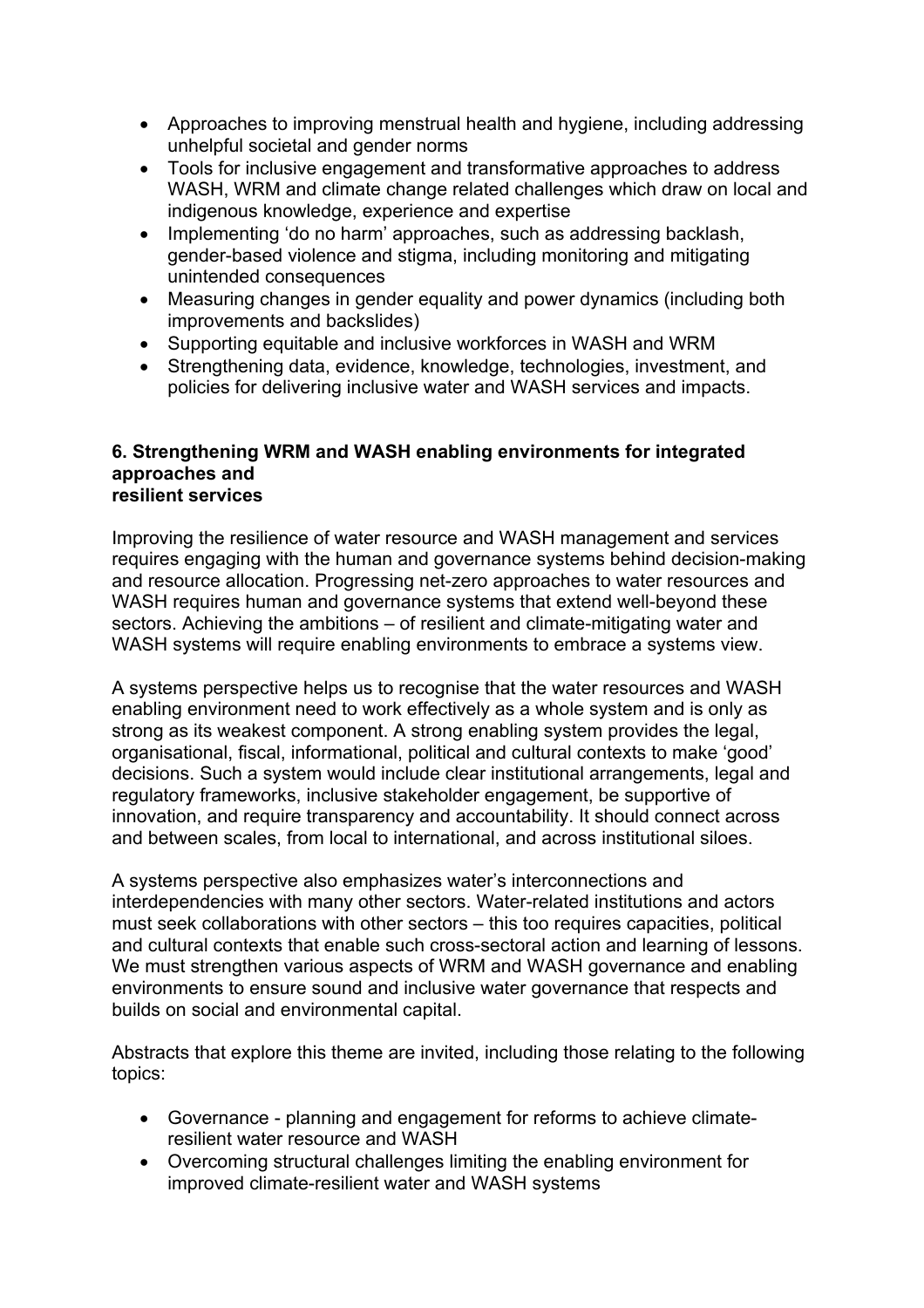- Funding gaps, lifecycle costs and innovative approaches to leveraging finance for climate-resilient WRM and WASH Citizens' engagement to enhance government and service provider accountability
- Measuring the effectiveness of governance systems for WRM and WASH services
- International aspects of water governance and diplomacy
- Inclusive coordination mechanisms for fostering collaboration and learning between government, civil society and the private sector
- Enabling environment strategies to foster cross-sectoral collaboration for integrated approaches to climate-adaptation and mitigation
- Supporting governance mechanisms and structures to be more equitable, diverse in representation and accountable.

## **Abstracts for conference presentations and posters**

- We are calling for abstracts for presentations that align with the themes above. Details of the abstracts for training/workshops are also provided further below. Two types of conference presentations are invited:
- Oral presentations, to be presented during the first two days of the conference (13 and 14 February 2023); and
- Poster presentations, to be displayed during the conference and training days (13 to 17 February 2023), including the dedicated poster showcase event on Monday 13 February.

## **Abstract Format**

- Abstracts should be submitted online at www.washfutures.com
- Please use the abstract template available from washfutures.com to prepare your abstract
- Save the abstract with the file name: WaWASH2023 Last name First Initial.doc (for example, for John Smith save as WaWASH2023\_smithj.doc)
- You will be required to (i) copy and paste your abstract details into the online abstract submission form, and (ii) upload your abstract document to the online abstract submission system
- Your abstract submission should clearly state which type of presentation you would like to make: oral or poster presentation
- Only submissions made online using the provided template will be considered
- Abstract submission deadline: Midnight (AEST) 15 August 2022.

# **Selection Criteria**

Individual abstracts will be assessed using the following criteria:

- 1. Relevance to nominated conference theme and the broader conference theme of 'achieving SDG6 in a changing climate'
- 2. Attention to one or more of the following cross-cutting issues:
	- i. Practical integration of WASH and WRM
	- ii. Sustainability and scale (as key requirements for resilience)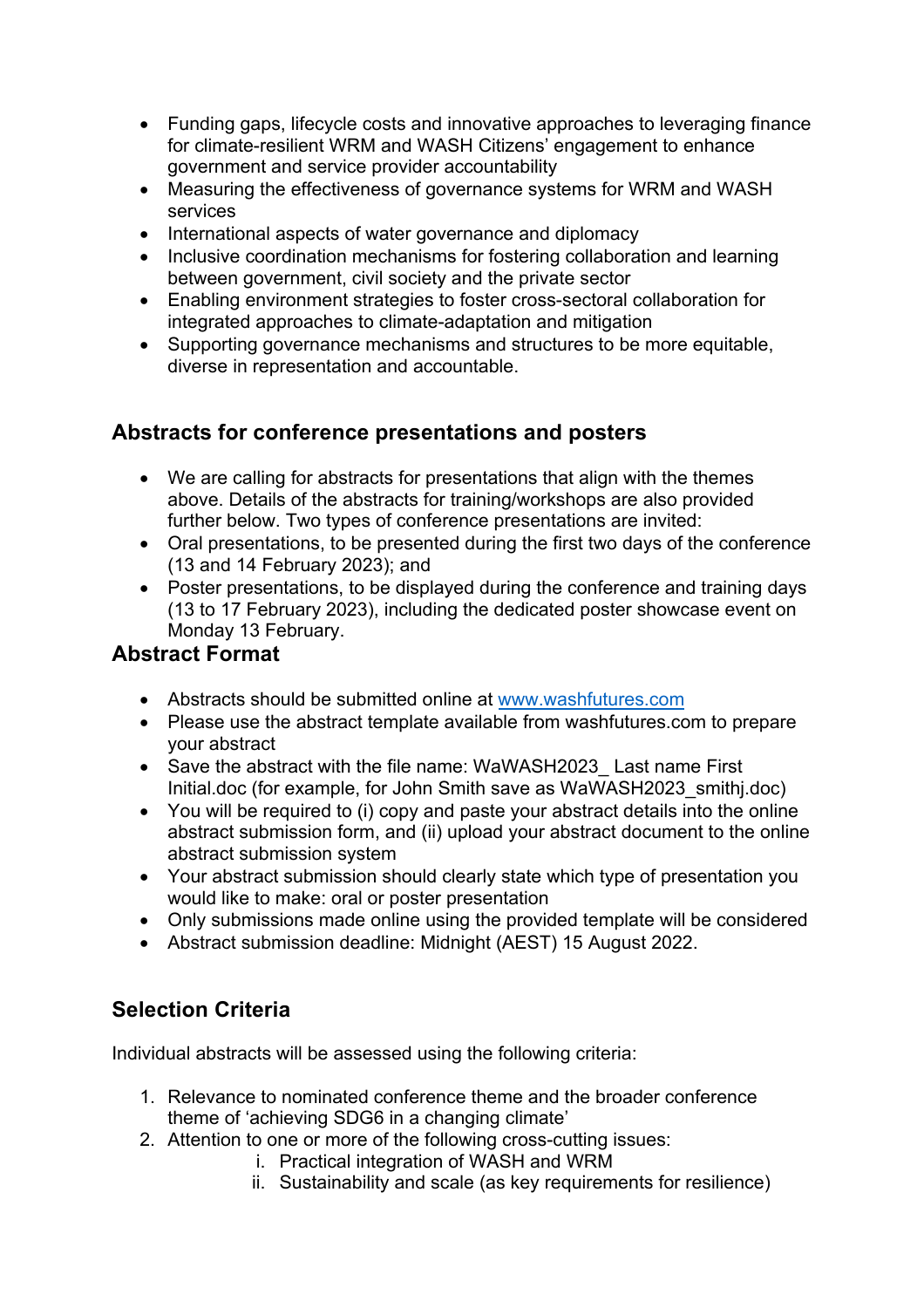- iii. Community engagement, roles and behaviours
- iv. Equality and social inclusion of marginalised people
- 3. Clarity and ability to communicate presentation description
- 4. Contribution of new knowledge or practical models, while acknowledging previous work related to the topic
- 5. Demonstrated awareness of relevance of work to other WASH/WRM practitioners and/or policymakers.

Presentations should rely on sharing practice-based evidence, such as rigorous evaluations or research, and abstracts should identify the type/source of evidence to be shared and its applicability to WASH and/or WRM.

In selecting the final program of presentations, the Conference Committee will give due consideration to achieving a balance of presentations concerning WASH and WRM, and to forming sessions of related presentation topics.

The Committee strongly encourages presentations from a diversity of people (including gender, sexual and gender minority groups, age, people with diverse disabilities).

## **Submission Types**

#### **Oral presentations (13-14 February 2023)**

- The abstract should clearly describe the process/approaches used to achieve the work, achievements or findings to date as well as critical reflections on challenges faced, lessons learned and implications for the sector
- Maximum abstract word count: 300 words
- Presentations must be made in person and the presenters should be identified at the time of submitting the abstract
- Presentations are anticipated to be between 10-20 minutes long, and will be delivered alongside 2-4 other presentations about similar topics in a session. Presenters will be advised of specific details for the duration of their presentation upon release of the conference program. The sessions will be designed and facilitated to allow for delegate questions about specific presentations as well as open discussion on the session topic, which will be facilitated by a session facilitator
- Presenters may use PowerPoint or other presentation software (not required). A presenter's guidelines and PowerPoint template will be provided to accepted conference presenters. Where PowerPoint or similar aids are not used, presenters will be asked to prepare a transcript of the presentation prior to the conference
- Presenters will be asked to submit a draft of their presentation prior to the conference to be reviewed by the Conference Committee to assist in developing cohesive sessions and ensure a high quality of presentations and sessions is achieved.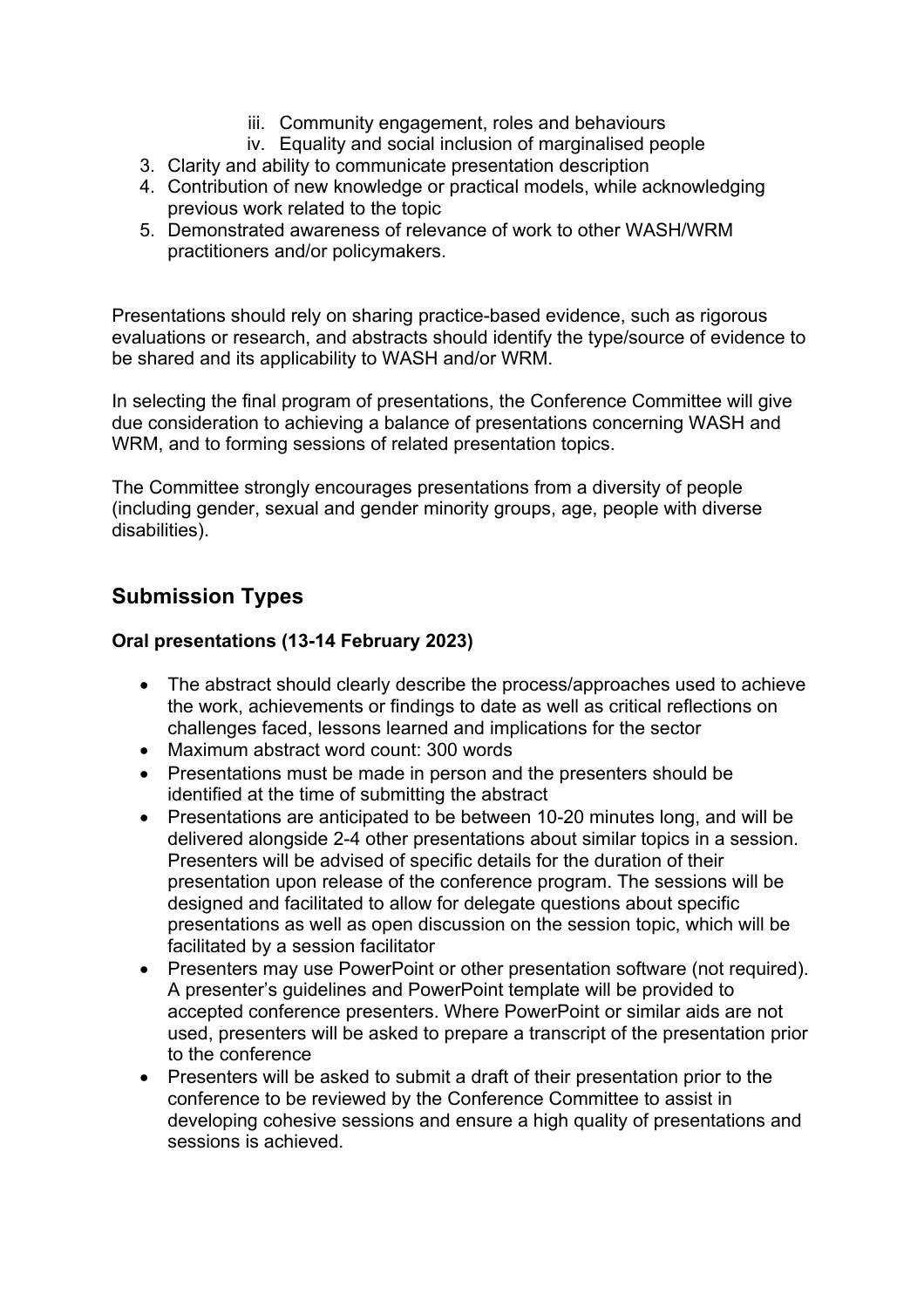#### **Poster presentations (15-17 February 2023)**

- Posters will be prominently displayed at the conference, including during a dedicated poster showcase event
- Maximum abstract word count: 300 words
- The poster should provide the audience with sufficient information to understand the process and outcomes of the research or practice being described
- Guidelines for posters will be provided to accepted poster presenters. The most effective posters employ a mix of text, images and data to convey the main aspects and outcomes of research or practice in a clear and striking manner. Text-heavy posters and small text size should be avoided
- Preparation and printing of suitable posters will be your own responsibility and will be at your own cost
- Prizes will be awarded for the Most Popular and Best posters.

# **Conditions of Presenting**

- All presenting authors must register by 1 December 2022 to attend the Water and WASH Futures 2023 Conference and must have paid their fee in full prior to the event
- All presenting authors must intend to make their presentations in-person at the conference in Brisbane. However, an alternative presentation option will be made for those that are unable to travel due to COVID restrictions (most likely in the form of pre-recorded presentations)
- All travel and accommodation for presenting authors is at their own expense
- All authors must accept the conditions in the Presenter Consent and Release Form upon abstract submission
- Any abstract without at least one registered presenter will be withdrawn from the program unless there is a letter provided explaining the reasons for this and the Secretariat accepts this reason.
- Standard audio-visual equipment is provided for all sessions (microphone, lectern, data projector, screen, laptop). Any additional requirements must be listed in the online submission system to check that these can be accommodated
- Material presented must be based on the authors' own original material
- Presentations will be recorded and made available on the conference website after the conference.

# **Abstracts for training and workshops**

The Conference Committee is extending opportunities for capacity development to delegates through face-to-face training and workshop sessions. These sessions may take the form of either/both:

• Training, during which the training leaders share existing knowledge with participants through interactive activities and materials, or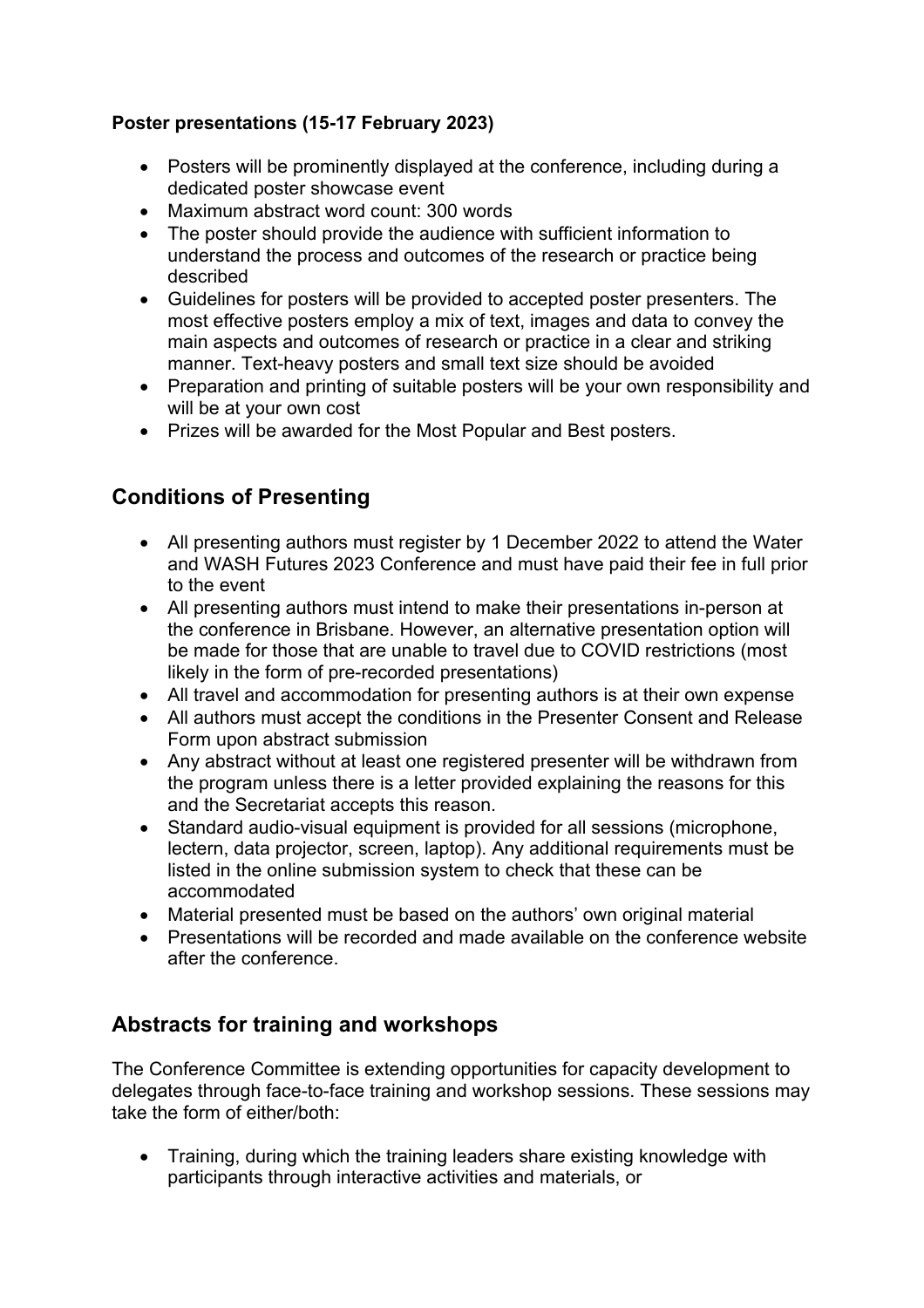• Workshops, during which the training leaders facilitate the sharing of knowledge provided by themselves as well as by the participants. The workshops are suited to topics for which knowledge is still emerging and so collective sharing of knowledge is likely to provide a more comprehensive update on the knowledge. Examples of how this could be achieved include panels of participants sharing their knowledge, and breakout groups to discuss the state of knowledge on specific topics and report back to the broader group.

Abstracts are invited from interested individuals or groups on the conference topics, or other relevant topics. Collaborations between organisations are encouraged, as are teams of trainers/workshop presenters, to enable a diversity of experiences from conceptual/

academic to practice.

The Conference Committee will review abstracts and work in partnership with selected training/workshop teams to ensure the training program delivers high quality opportunities for building the capacity of delegates. If abstracts are received from different authors, for a similar topic, the Committee may request those authors to explore the potential to collaborate on delivery of the training session.

## **Key requirements**

- Each workshop should be planned to be delivered in durations of between half a day to two days, in Brisbane, Australia
- The most effective training makes use of adult learning methods, allows for a high level of participant activity (active learning) and uses trainers with specific practice and pedagogy skills
- Each training workshop must be designed to accommodate up to 70 participants. Workshop convenors will be provided with an update on registration numbers 2 weeks prior to the conference.

## **Abstracts should**

- Be submitted in the approved template (available from www.washfutures.com)
- Summarise the subject of the training and its importance
- Summarise the expected learning outcomes for participants
- Summarise training method or approach, including the proposed duration ( $\frac{1}{2}$ ) day, 3/4 day, 1 day, 2 days)
- Summarise the training team including their experience both of the subject matter and in training
- Not exceed 500 words.

## **Selection criteria**

Abstracts will be chosen based on the following criteria: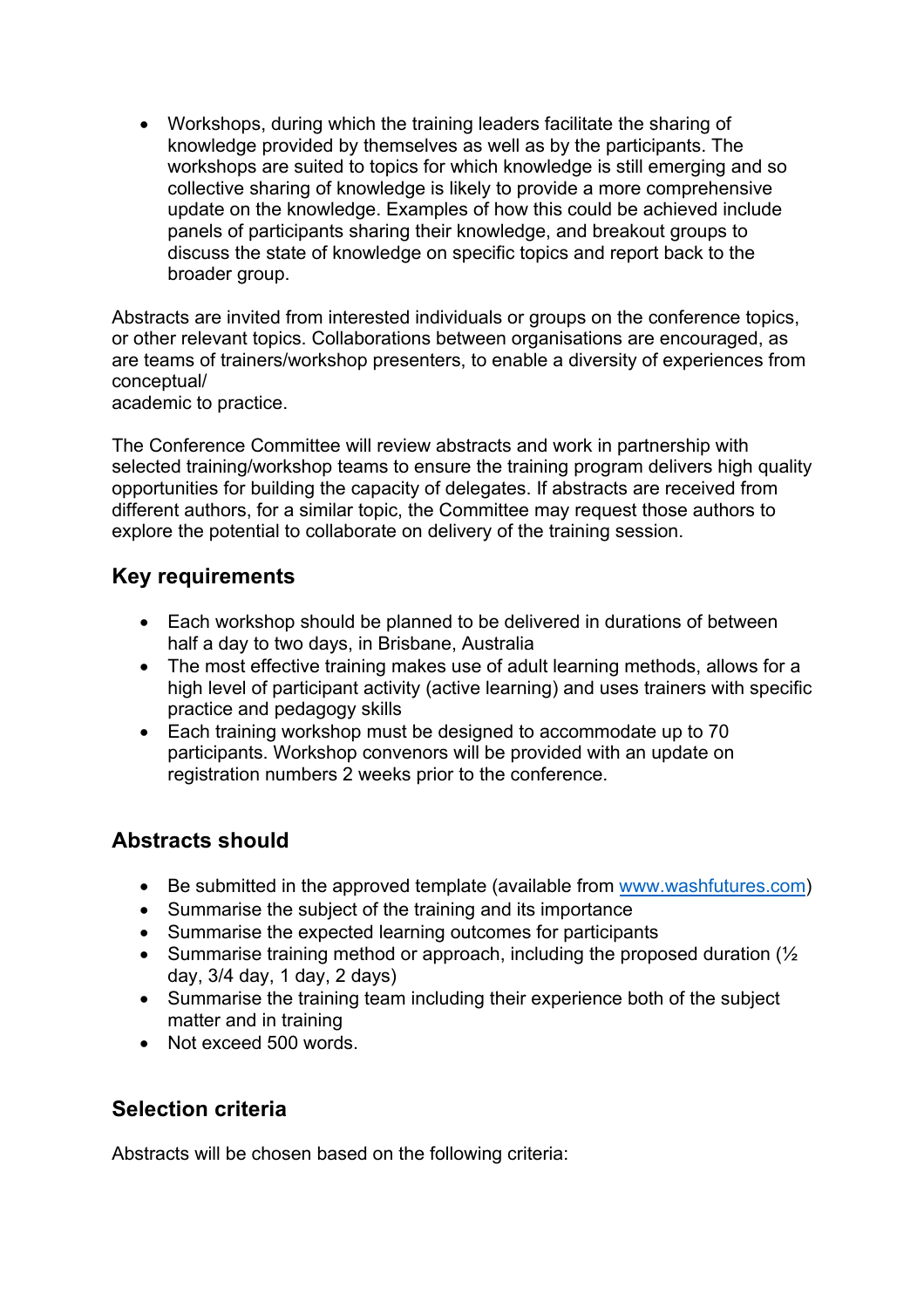- Relevance of training workshop/topic to WASH and/or WRM sector
- Clarity of training/workshop description
- Appropriateness of approach for the training/workshop (including participant interactivity)
- Experience of proposed training/workshop leaders
- Builds upon previous work related to the topic.

## **Selection and Notification Process**

You will be notified by email by 15 October 2022 if your application for a presentation, training workshop and/or poster was successful.

The Committee may, with your approval, edit your abstract for the purposes of clarity of communication. If this occurs, it is critical you carefully check the edited abstract for grammar, spelling and technical correctness.

## **Publication of abstracts and presentations**

All accepted abstracts will be published in the conference handbook. Copies of all presentations, with audio or audio-visual, will be made available on the conference website after the conference.

## **Privacy Statement**

In accordance with the Privacy Amendment Act 2001, we advise that information provided in the online submission system will be held in a database on a secure server by the International WaterCentre.

## **Awards**

A range of awards will be presented during a networking event, for individuals and organisations. Further information on the awards will be published on the conference website.

## **Key Dates**

- Abstract submission closes: 15 August 2022
- Expected notification of acceptance: 15 October 2022
- Deadline for acceptance by authors: 31 October 2022
- Early bird registration closes: 30 November 2022
- Deadline for registration for presenting authors: 1 December 2022
- Submission of draft presentations for review: 12 January 2023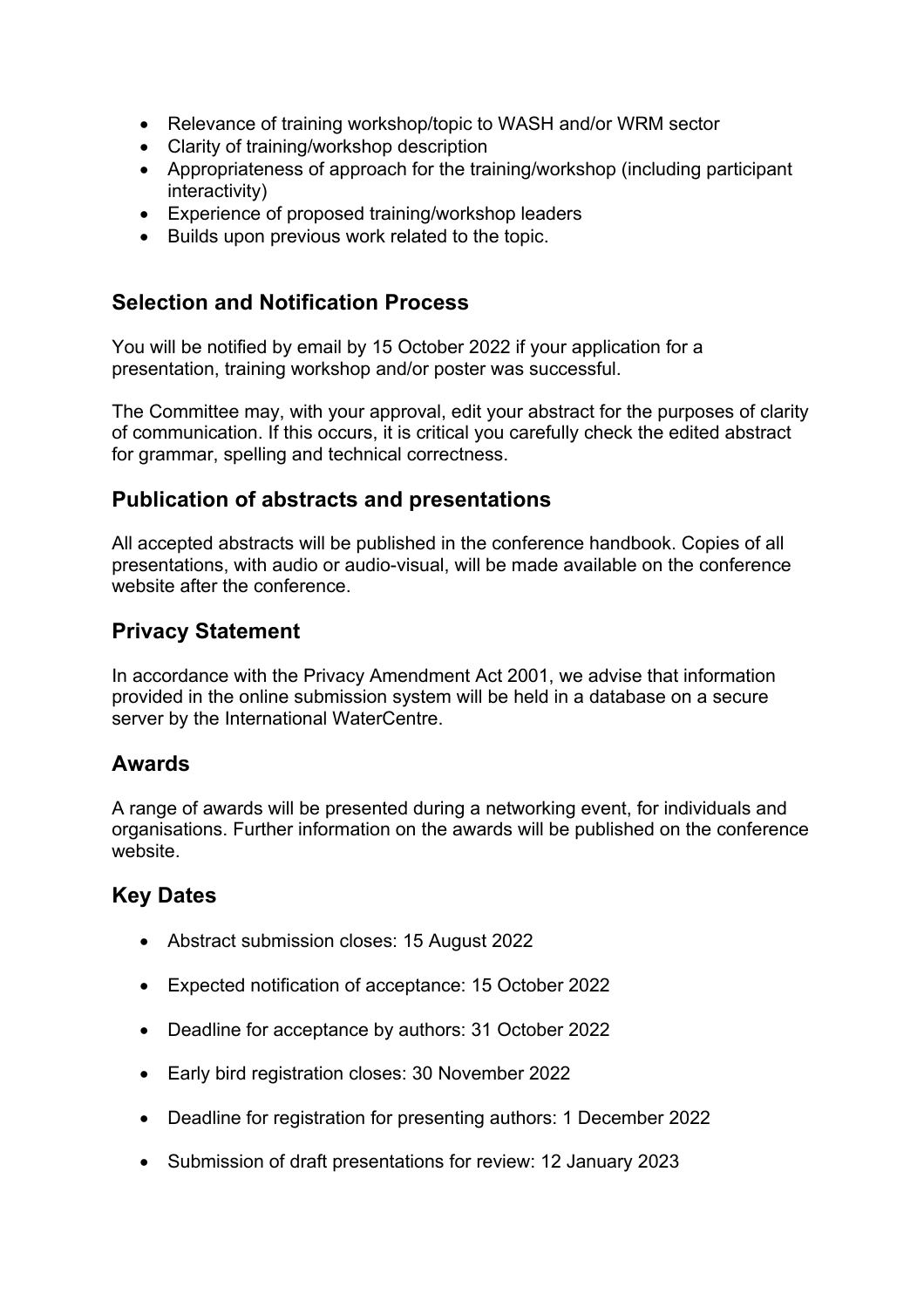## **Partners and Sponsors**

Water and WASH Futures is a partnership activity of the Australian Government Department of Foreign Affairs and Trade and the International WaterCentre at Griffith University. The Lead Partners for this conference are:



We also gratefully acknowledge sponsorship provided by the Australian Water Partnership

**THE AUSTRALIAN WATER PARTNERSHIP** 

# **Water and WASH Futures Committee**